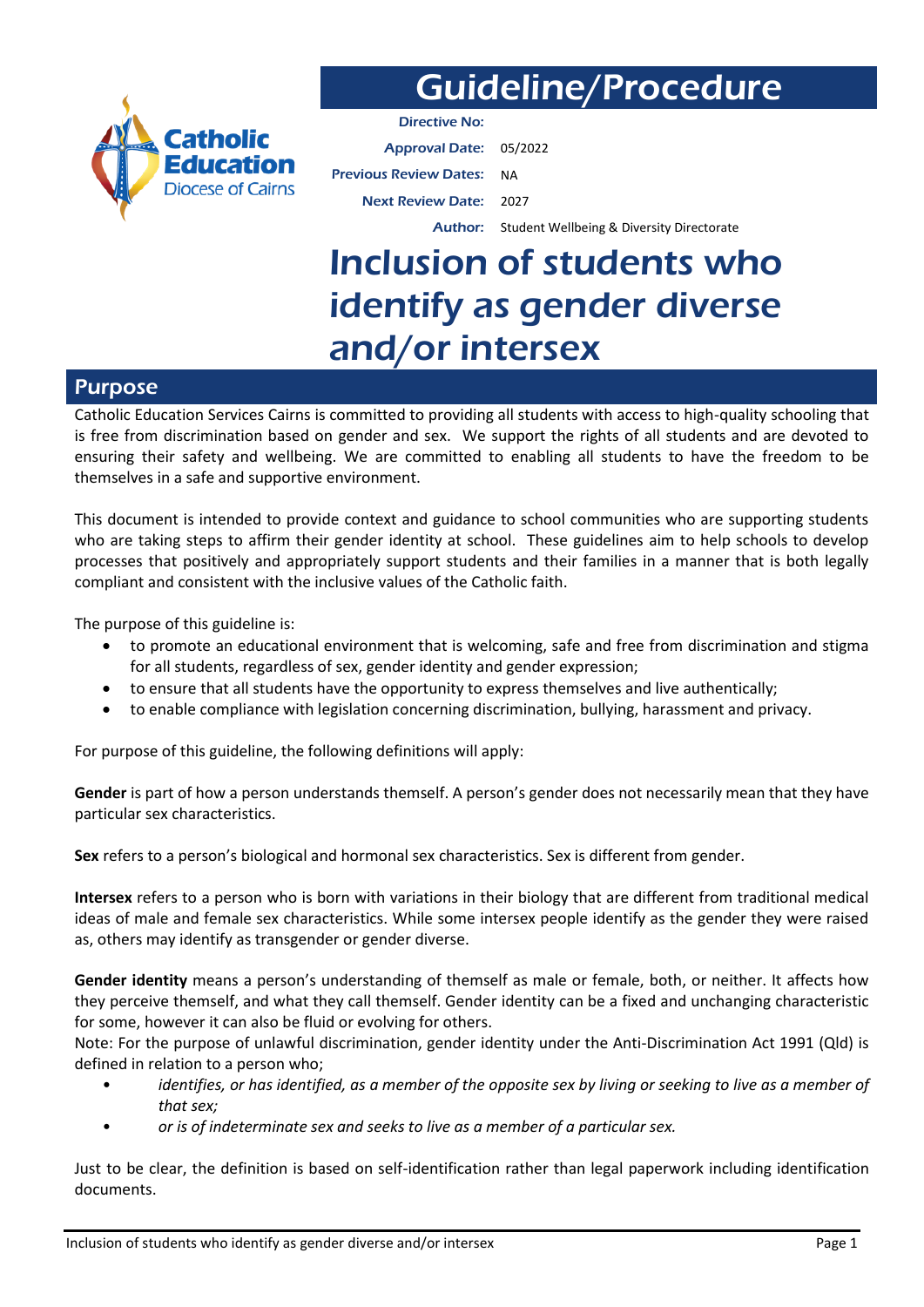**Gender expression** is the way in which a person communicates their gender identity to others through behaviour, clothing, appearance, voice, and other forms of presentation.

**Gender diverse** refers to people who do not prescribe to binary roles or normative standards of expressing gender. Other identifications that may be used are gender fluid, gender questioning, or genderqueer.

**Gender fluid** means that a person's gender identity is not fixed. Some gender fluid people feel very masculine on some days, and feminine on others, while some live free from definition entirely.

**Non-binary** is used to describe genders that do not fall into binary definitions of male or female.

Affirming gender means affirming the gender that matches a person's gender identity. For example, if a person was assigned male at birth and identifies as female, the person affirms their gender as female.

**Cisgender** is a term used to describe people whose gender is the same as that assigned to them at birth. 'Cis' is a Latin term meaning 'on the same side as'.

**Gender dysphoria** is a recognised medical condition in which a person's sex assigned at birth does not match their gender identity or expression, resulting in impaired functioning in daily life. One treatment for gender dysphoria is for the person to undergo a transition. Not all trans and gender diverse people have gender dysphoria and of those who have dysphoria, for many it ceases with access to gender affirming health care.

**Transgender (or trans)** means that a person does not identify with the sex assigned at birth.

**Transitioning** is the process by which a person changes aspects of themselves to better match their gender identity. A **medical transition** is the process by which a person changes their physical sex characteristics via hormonal intervention and/or surgery to more closely align with their gender identity.

A **social transition** is the process of making others aware of one's gender identity, changing name and pronoun in social settings, and changing gender expression.

# Application

This guideline will be used by CES and all schools in the Diocese of Cairns.

In supporting students who identify as gender diverse and/or intersex in our schools, Catholic Education will be aware of both our legal obligations under anti-discrimination legislation as well as the established principles, protocols and practices that are authentic to the Catholic faith and their expression in our schools.

Students who identify as intersex or diverse in gender are thus to be supported in appropriate ways as determined in consultation between the school, the child, parents/carers, and other stakeholders where appropriate. This approach follows the usual processes and protocols regarding support for students with additional needs. In engaging with the needs of gender diverse students, our schools will seek opportunities for the school community to grow in knowledge, understanding and acceptance.

## **Legal obligations**

According to relevant legislation, it is a requirement for schools to ensure that no discrimination occurs on the basis of sexual orientation, gender identity and intersex status. It is also a requirement for schools to ensure that students rights to privacy are maintained. According to privacy laws, a person's gender identity is private and consent must be given by the student to disclose or share information. Information about a student's gender status, legal name or gender assigned at birth constitutes confidential medical information. Legal advice must be obtained through CES before sharing without consent.

- *Anti-Discrimination Act (QLD) 1991*
- *Sex Discrimination Act (Cth) 1984*
- *Sex Discrimination Amendment (Sexual Orientation, Gender Identity and Intersex Status) Act (Cth).*
- *Information Privacy Act (QLD) 2009*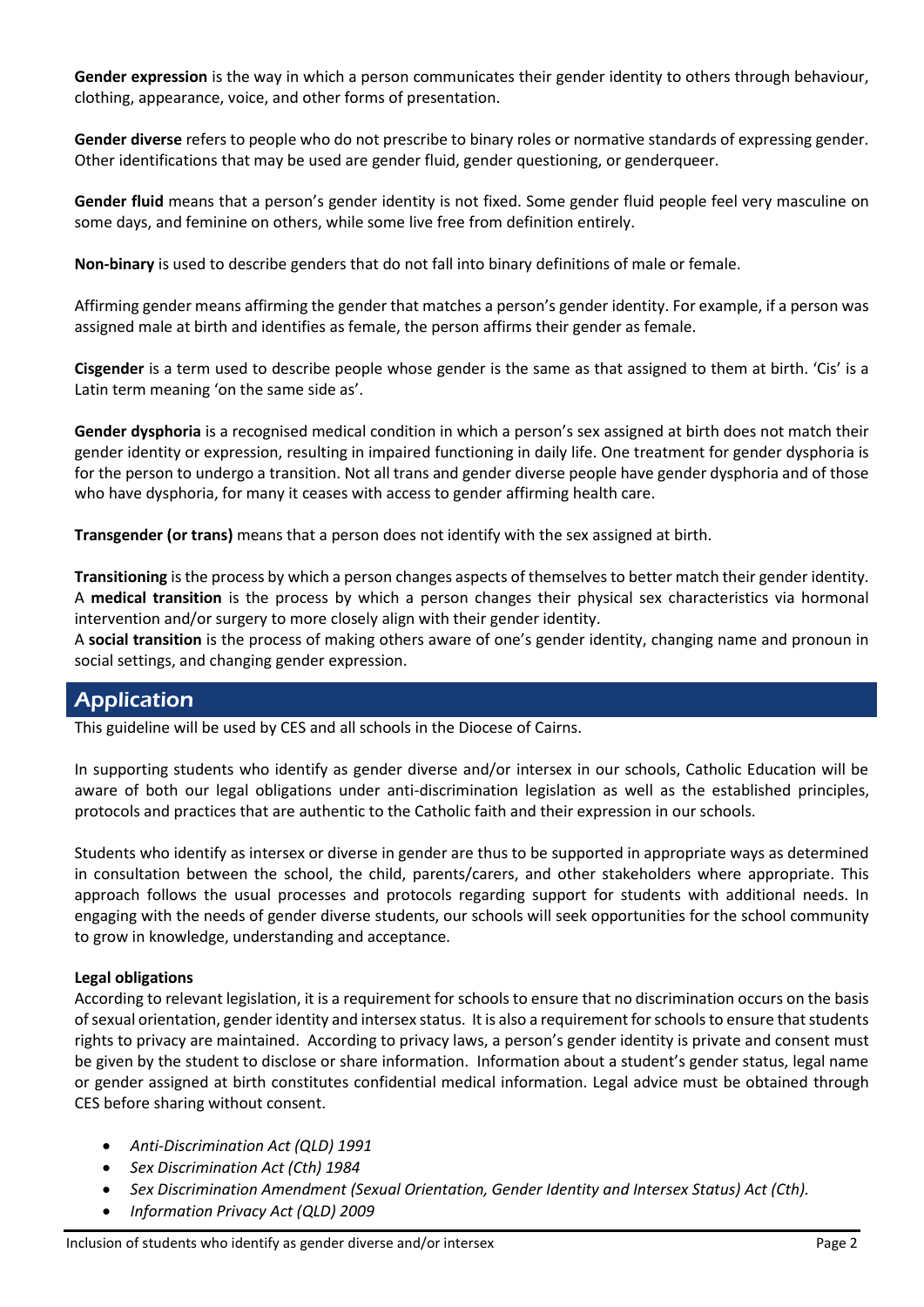## **Faith perspectives**

As Catholic's we believe that each individual person is made in the image and likeness of God and because of this has inherent dignity (CCC par 1700). All lives hold this inherent dignity regardless of sex, gender, race, political ideals, or economic status (Universal Declaration of Human Rights, 1948). As Catholic's we seek to not only uphold this dignity for members of our school communities, and to help each student to discover their own inherent worth and value. This guides our approach to gender diverse and intersex students. It is core to our value in upholding their inherent dignity that a safe and understanding environment, free from discrimination, is maintained in our school communities.

We also seek to live our lives in the way of Jesus. Jesus made all welcome in his community and it is our job to do the same.

With these foundational Christian principles in mind, we work towards achieving schools that are inclusive of all and which cater for diversity in all its forms. "In its ecclesial dimension another characteristic of the Catholic school has at its root: it is a school for all..." (Congregation for Catholic Education, 1997, para 15).

## **What the research says**

Available research highlights that schools have an important part to play in ensuring the safety and wellbeing of gender diverse and intersex students. Trans Pathways (2017), the largest Australian national study into the experiences of transgender students, identified that mental health issues are common in the gender diverse population. Of the 859 transgender students who participated in the study, at some point in their life:

- 74.6% had been diagnosed with depression
- 72.2% had been diagnosed with anxiety
- 25.1% had been diagnosed with post-traumatic stress disorder
- 22.7% had been diagnosed with an eating disorder
- 79.7% had self-harmed
- 48.1% had attempted suicide

The Trans Pathways study also found that factors associated with schooling were major drivers of mental health problems in gender diverse students. Specifically, the transgender students who participated in the study reported that the following were drivers of their mental health problems:

- 89% reported peer rejection
- 78.9% reported issues with school, university, or TAFE
- 74% reported bullying
- 68.9% reported discrimination

# Guideline or Procedure

Students who wish to transition or affirm their gender while at school will work with the principal, parents/carers where possible, and other relevant staff to customise their own individual transition plan. This will include timeframes of the transition, their name and pronouns, uniforms, outdoor education and sport arrangements, and considerations on toilet and change room use (see below for further details). There is no medical or mental health diagnosis or treatment threshold that students must meet to have their gender identity respected and recognised.

## **Key stakeholders**

The principal will consult with the director student wellbeing and diversity to identify key stakeholders and establish a communication strategy to ensure ongoing dialogue and consultation. The goal of consultation with key stakeholders is to achieve a successful and supportive result for the student concerned.

Essential stakeholders would include:

- The principal
- The student
- Parents/carers of the student

Other key stakeholders could include the following:

• School counsellor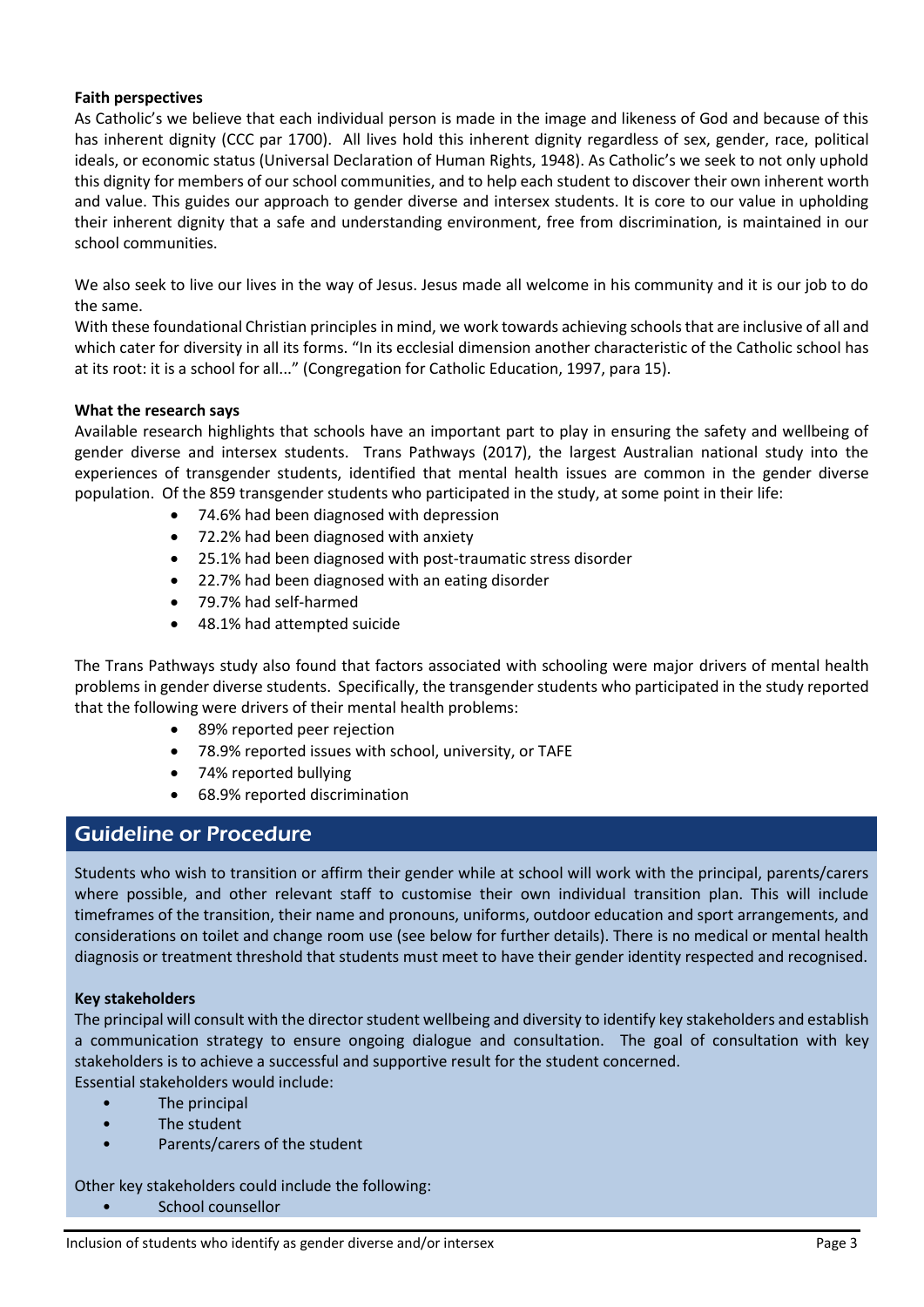- Other appropriate school staff
- CES Professional Staff, Student Wellbeing and Diversity
- External allied or medical health staff
- Parish Priest and/or Bishop

Dialogue and consultation with key stakeholders should be guided by the following:

- Supporting student wellbeing is the priority
- Ensure respectful arrangements are made that consider the needs of all students
- Establishing clear timeframes
- Implement strategies to ensure the student is not discriminated against, either directly or indirectly
- Maintain privacy and confidentiality of student information, including information about education adjustments (consider who and what information needs to be known about the student)
- Ensure consent is obtained, as required, if student information needs to be shared
- Discuss with students/carers any considerations regarding the sharing of information (including self‑disclosure)
- School community is aware of the legislative and organisational obligations required to maintain a safe and inclusive school environment

(QLD Department of Education, Training and Employment)

## **Key considerations**

#### **Student name**

Respecting a young person's request to change their name and pronoun is an essential part of validating and supporting their identity. Students may refer to themselves by a name of their choosing. School staff are required to use the name, personal pronouns and preferred gender when requested by the student.

#### **Toilet and change room use**

The use of toilets and changing rooms by students will be assessed on a case-by-case basis in discussion with the individual student. This will be discussed with the principal and ideally school counselling staff, with the goal being to maximise social integration, minimise stigmatisation and ensure safety and comfort. The options available to the student are; they may use the unisex toilets available around the school, or the student will use the toilet of the gender that they identify with. Considerations will be made that best suit the student in supporting them to feel safe and comfortable when at school.

#### **School uniform**

All students have the right to dress in a manner consistent with their gender identity and expression. Students are therefore permitted to wear the uniform of their choosing. The same uniform standards and guidelines apply to all students and it is an expectation that they will adhere to all uniform dress codes.

#### **Curriculum**

All curriculum is facilitated in a manner that promotes inclusivity. When developing and delivering curriculum around gender, relationships and sexuality, teachers should avoid making generalisations and assumptions about sexuality or gender identity. Teachers will promote inclusivity, acceptance and care for all.

#### **Outdoor education program**

When determining school camp arrangements, students will consult with relevant staff to talk over their choices about the sleeping arrangements, toilets and change areas. Whenever possible, students should be able to sleep in accommodation appropriate to their gender identity. Some students who identify as gender diverse or intersex may not feel comfortable doing this and in such cases alternative sleeping arrangements will be made. When participating in physical activities on outdoor education days and camps, the student will negotiate with the staff about what degree of participation is appropriate. Activities that cause a great degree of discomfort will be discussed and alternative arrangements will be made if it is appropriate. Risk assessments can be carried out prior to outdoor education days in order to make any reasonable adjustments which will enable participation for the individual student.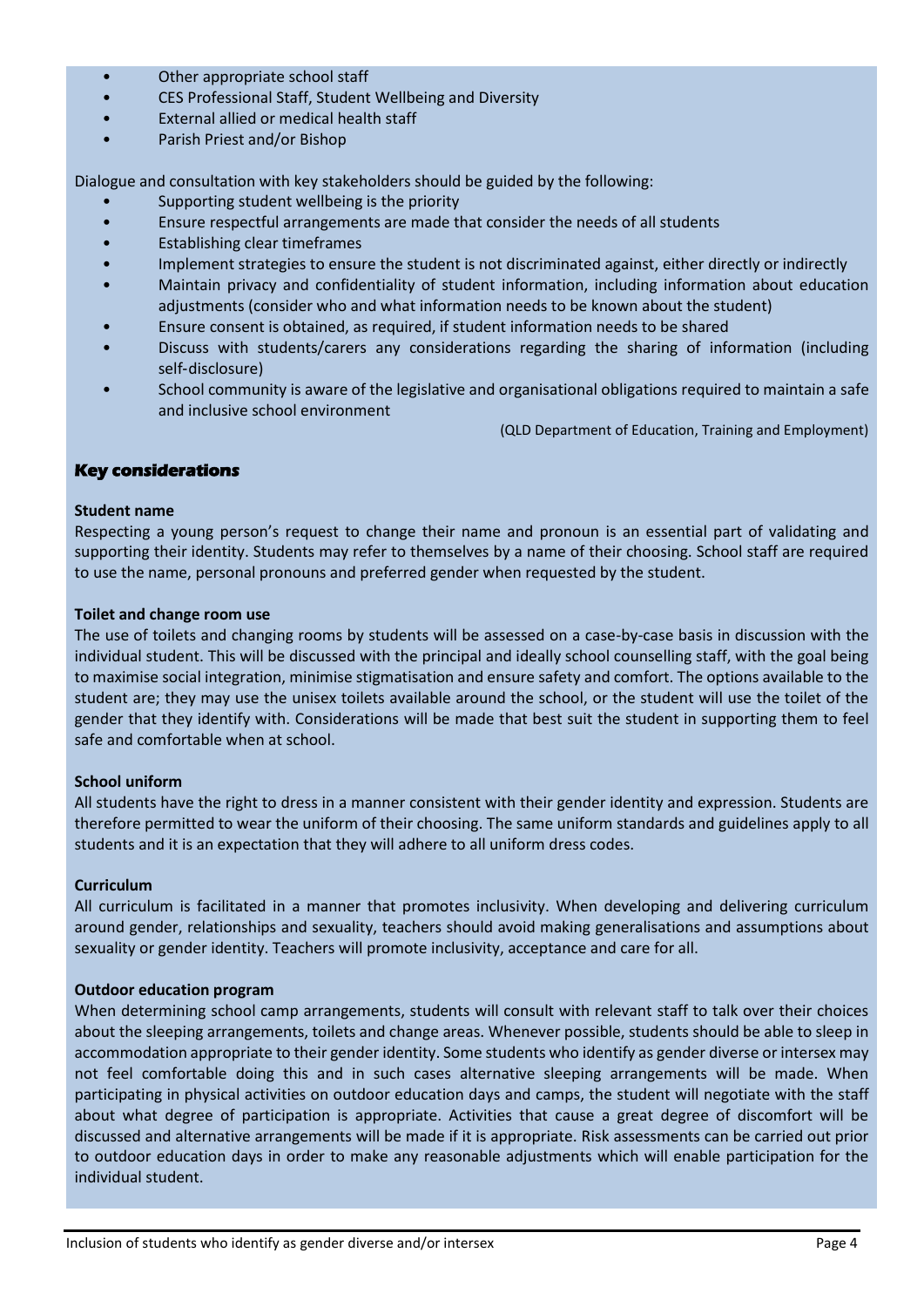#### **Physical education and sport**

All students have a right to participate in sporting activities. Physical education teachers are used to differentiating their lessons and taking into account the range of size, build and ability in the class to keep all students safe and so the same principles can be applied. These considerations should be discussed with individual students themselves and if appropriate, with their parents or carers. The type of sport, level of ability and physical contact rules will be considered when deciding what is appropriate. Wherever possible, when teams are segregated by gender, students should be enabled to participate in the activity which corresponds to their gender identity if this is what they request. However, for children over 12 years of age, restrictions on participations in sport may be imposed if the restriction is reasonable, having regard to the stamina, strength or physical requirements of the sport. If a student is taking medication to suppress pubertal development that impacts on differences in strength and stamina (e.g. blockade of testosterone) this should be taken into consideration when considering if a restriction is required. Swimming can be problematic for students identifying as a gender different from the physical development of their body. Flexibility may be required in either the swimming costume or participation in swimming. Refer to the Anti-Discrimination Act Section 111 Sport.

#### **Counselling support**

Transitioning at school, or even developing a stronger understanding of one's gender identity, can be a very challenging time for students. All school counsellors working for Catholic Education Services Cairns are committed to providing support for all students in line with evidence based best practices. School counsellors are available to provide assistance to help make it a less difficult time for students who identify as gender diverse or intersex if needed. They can create support plans for the individual students during their time of transition. They can also provide referrals to outside agencies if required. Support can also be given to other members of the Catholic Education Services Cairns school communities who are directly or indirectly associated with the individual student. This includes parents, siblings, and, with consent to disclose identity, other students and staff members.

#### **Parental collaboration**

The parents and carers of students who identify as gender diverse or intersex play a crucial role in establishing a safe and supportive school environment. Whenever possible, parents and carers will be key contributors to the formulation of a plan for helping their child be supported to learn free from discrimination at school. According to the Anti-Discrimination Act 1991 concerns regarding the views of the person's parents or carers or other members of the school community do not provide exemptions from the legal requirement to either directly or indirectly discriminate (treat differently) a person due to their gender identity.

#### **Bullying, harassment and discrimination**

Catholic Education Services Cairns takes bullying, harassment and discrimination very seriously. We are committed to ensuring that all students have a safe school environment. Therefore, any complaint alleging discrimination, harassment and bullying based on a student's actual or perceived gender identity, and expression, will be taken very seriously. The incident of discrimination will be given immediate attention and appropriate action will be taken following the Bullying and Harassment policy.

#### **Documentation and risk management**

When working with individual students, communications with parents, staff and external agencies will be documented and put with the confidential student notes. A risk management plan can also be completed to ensure that before, during and after transitioning, students will be supported in the best way possible.

#### **Support for siblings**

Schools should make attempts to find out if this student has siblings or other family members at the school. Siblings of students who identify as gender diverse or intersex may require assistance in understanding their sibling's gender identity or factors associated with this. This could include, needing support in sharing this information with their own friends or dealing with peer rejection, bullying or social exclusion.

#### **Provision of staff education**

Schools should take proactive steps to educate their staff by providing general training on discrimination and human rights, including gender equity, gender identity and supporting gender diverse students in the broad sense. Schools